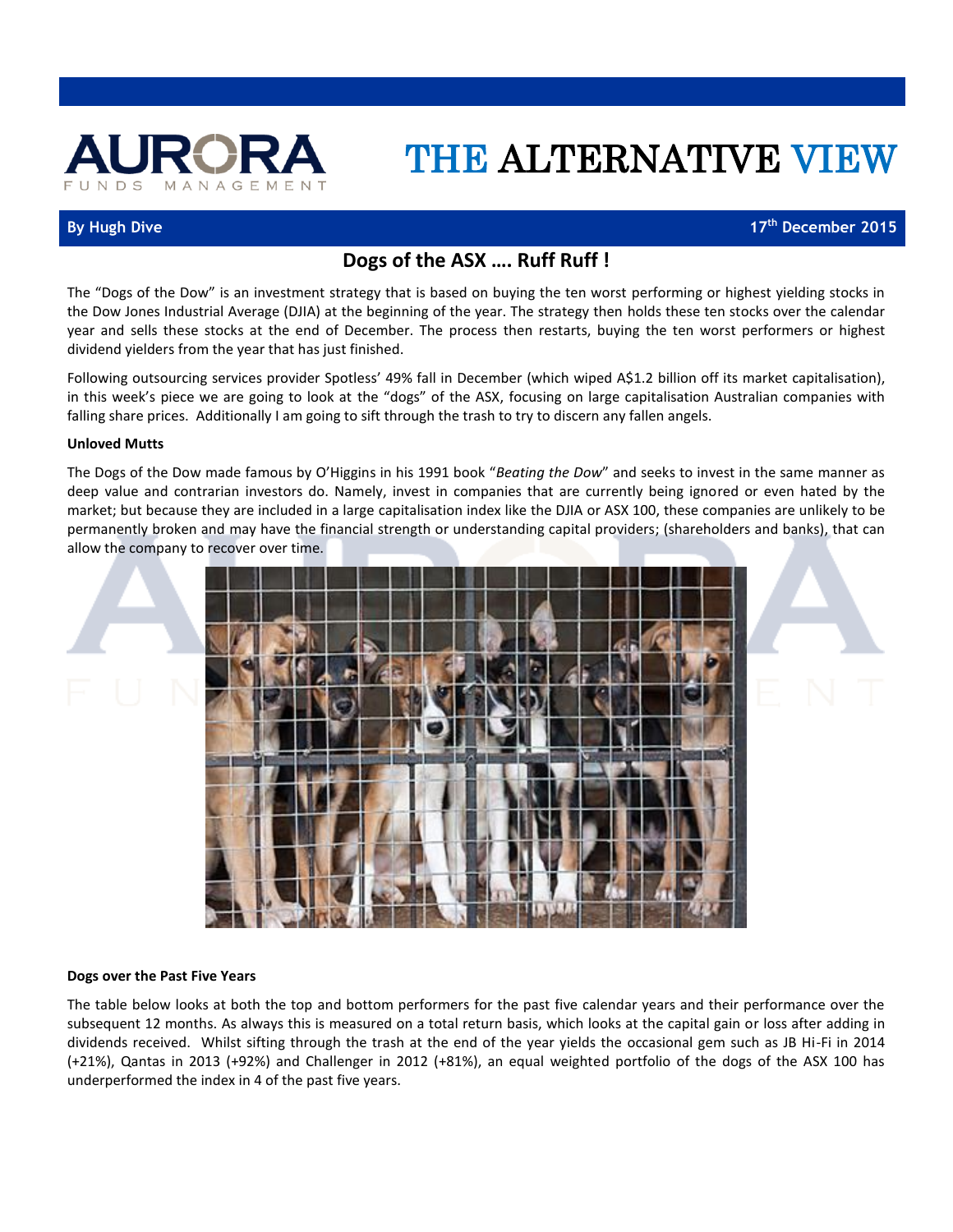| Performers<br>Return<br>in 2014<br>in 2015<br>Company<br>$-81%$<br>$-68%$<br>Newcrest<br>$-33%$<br>$-49%$<br>Graincorp<br>$-47%$<br>Echo<br>$-41%$<br>$-27%$<br>$-36%$<br>Qantas<br>$-49%$<br>WorleyParsons<br>$-34%$<br>$-30%$<br>$-11%$<br>Cochlear<br>11%<br>Mondadelphus<br>$-28%$<br>21%<br>$-23%$<br><b>Incitec Pivot</b><br>ALS<br>$-22%$<br>$-12%$<br>$-28%$<br>Coca-Cola<br>$-19%$<br>$-3%$<br>ASX 200<br>$-36%$<br>$-24%$<br>Average<br>N <sub>0</sub><br>Looking at the above table finding the fallen angel amongst the worst performers seems to work best where the                                                                                                                                                                                                                                                                                                                                                                                                                                                                                                                                                                                                                                                                                                                                                                                                                                                                                                                                                                                                                                                                                                                                                                                                                                                                                                                                                                                                                                                                                                               | Performers Return in<br>in 2013<br>$-64%$<br>$-28%$<br>$-27%$<br>$-27%$<br>$-25%$<br>$-22%$<br>$-8%$<br>$-14%$<br>$-13%$<br>$-6%$<br>$-23%$<br><b>YES</b> | next year<br>34%<br>0%<br>54%<br>92%<br>$-32%$<br>28%<br>$-43%$<br>15%<br>$-36%$<br>$-18%$<br>6%<br>9% | Company<br>Iluka<br>Sims Metal<br>Fairfax<br>Newcrest<br>Alumina<br>QBE<br>Challenger<br>Origin Energy<br>Santos<br>Worley<br><b>ASX 200</b><br>Average | Performers Return in<br>in 2012<br>$-37%$<br>$-25%$<br>$-25%$<br>$-24%$<br>$-17%$<br>$-11%$<br>$-10%$<br>$-9%$<br>$-7%$<br>$-5%$<br>$-17%$ | next year<br>$-3%$<br>18%<br>29%<br>$-64%$<br>24%<br>8%<br>81%<br>25%<br>35%<br>$-25%$<br>15%<br>13%<br>N <sub>0</sub> | Company<br><b>CSR Limited</b><br>ASX 200<br>Average | BlueScope Steel Ltd<br>Alumina Limited<br>Fairfax Media Ltd<br>Qantas Airways<br>Sims Metal Mgmt Ltd<br>Cimic Group Ltd<br>Fortescue Metals Grp<br>Harvey Norman<br>JB Hi-Fi Limited | Performers Return in<br>in 2011<br>$-78%$<br>$-52%$<br>$-46%$<br>$-43%$<br>$-41%$<br>$-39%$<br>$-35%$<br>$-34%$<br>$-34%$<br>$-33%$<br>$-43%$                                                | next year<br>42%<br>$-17%$<br>$-25%$<br>2%<br>5%<br>$-25%$<br>$-2%$<br>11%<br>8%<br>$-3%$<br>15%<br>$0\%$<br>N <sub>0</sub> | Company<br>Downer EDI Limited<br>Primary Health Care<br>Harvey Norman<br>BlueScope Steel Ltd<br>Aristocrat Leisure<br>QBE Insurance Group<br>Sonic Healthcare<br>James Hardie Indust<br>Macquarie Group Ltd<br>Fairfax Media Ltd<br>ASX 200<br>Average | Performers Return in<br>in 2010<br>$-48%$<br>$-33%$<br>$-27%$<br>$-26%$<br>$-25%$<br>$-24%$<br>$-21%$<br>$-20%$<br>$-20%$<br>$-18%$<br>$-26%$ | next year<br>$-28%$<br>$-16%$<br>$-34%$<br>$-78%$<br>$-25%$<br>$-22%$<br>2%<br>$1\%$<br>$-31%$<br>$-46%$<br>$-11%$<br>$-28%$<br>NO.                                                                                                                                   |
|-------------------------------------------------------------------------------------------------------------------------------------------------------------------------------------------------------------------------------------------------------------------------------------------------------------------------------------------------------------------------------------------------------------------------------------------------------------------------------------------------------------------------------------------------------------------------------------------------------------------------------------------------------------------------------------------------------------------------------------------------------------------------------------------------------------------------------------------------------------------------------------------------------------------------------------------------------------------------------------------------------------------------------------------------------------------------------------------------------------------------------------------------------------------------------------------------------------------------------------------------------------------------------------------------------------------------------------------------------------------------------------------------------------------------------------------------------------------------------------------------------------------------------------------------------------------------------------------------------------------------------------------------------------------------------------------------------------------------------------------------------------------------------------------------------------------------------------------------------------------------------------------------------------------------------------------------------------------------------------------------------------------------------------------------------------------------------------------------|-----------------------------------------------------------------------------------------------------------------------------------------------------------|--------------------------------------------------------------------------------------------------------|---------------------------------------------------------------------------------------------------------------------------------------------------------|--------------------------------------------------------------------------------------------------------------------------------------------|------------------------------------------------------------------------------------------------------------------------|-----------------------------------------------------|--------------------------------------------------------------------------------------------------------------------------------------------------------------------------------------|----------------------------------------------------------------------------------------------------------------------------------------------------------------------------------------------|-----------------------------------------------------------------------------------------------------------------------------|--------------------------------------------------------------------------------------------------------------------------------------------------------------------------------------------------------------------------------------------------------|-----------------------------------------------------------------------------------------------------------------------------------------------|-----------------------------------------------------------------------------------------------------------------------------------------------------------------------------------------------------------------------------------------------------------------------|
|                                                                                                                                                                                                                                                                                                                                                                                                                                                                                                                                                                                                                                                                                                                                                                                                                                                                                                                                                                                                                                                                                                                                                                                                                                                                                                                                                                                                                                                                                                                                                                                                                                                                                                                                                                                                                                                                                                                                                                                                                                                                                                 |                                                                                                                                                           |                                                                                                        |                                                                                                                                                         |                                                                                                                                            |                                                                                                                        |                                                     |                                                                                                                                                                                      |                                                                                                                                                                                              |                                                                                                                             |                                                                                                                                                                                                                                                        |                                                                                                                                               |                                                                                                                                                                                                                                                                       |
|                                                                                                                                                                                                                                                                                                                                                                                                                                                                                                                                                                                                                                                                                                                                                                                                                                                                                                                                                                                                                                                                                                                                                                                                                                                                                                                                                                                                                                                                                                                                                                                                                                                                                                                                                                                                                                                                                                                                                                                                                                                                                                 |                                                                                                                                                           |                                                                                                        |                                                                                                                                                         |                                                                                                                                            |                                                                                                                        |                                                     |                                                                                                                                                                                      |                                                                                                                                                                                              |                                                                                                                             |                                                                                                                                                                                                                                                        |                                                                                                                                               |                                                                                                                                                                                                                                                                       |
|                                                                                                                                                                                                                                                                                                                                                                                                                                                                                                                                                                                                                                                                                                                                                                                                                                                                                                                                                                                                                                                                                                                                                                                                                                                                                                                                                                                                                                                                                                                                                                                                                                                                                                                                                                                                                                                                                                                                                                                                                                                                                                 |                                                                                                                                                           |                                                                                                        |                                                                                                                                                         |                                                                                                                                            |                                                                                                                        |                                                     |                                                                                                                                                                                      |                                                                                                                                                                                              |                                                                                                                             |                                                                                                                                                                                                                                                        |                                                                                                                                               |                                                                                                                                                                                                                                                                       |
|                                                                                                                                                                                                                                                                                                                                                                                                                                                                                                                                                                                                                                                                                                                                                                                                                                                                                                                                                                                                                                                                                                                                                                                                                                                                                                                                                                                                                                                                                                                                                                                                                                                                                                                                                                                                                                                                                                                                                                                                                                                                                                 |                                                                                                                                                           |                                                                                                        |                                                                                                                                                         |                                                                                                                                            |                                                                                                                        |                                                     |                                                                                                                                                                                      |                                                                                                                                                                                              |                                                                                                                             |                                                                                                                                                                                                                                                        |                                                                                                                                               |                                                                                                                                                                                                                                                                       |
|                                                                                                                                                                                                                                                                                                                                                                                                                                                                                                                                                                                                                                                                                                                                                                                                                                                                                                                                                                                                                                                                                                                                                                                                                                                                                                                                                                                                                                                                                                                                                                                                                                                                                                                                                                                                                                                                                                                                                                                                                                                                                                 |                                                                                                                                                           |                                                                                                        |                                                                                                                                                         |                                                                                                                                            |                                                                                                                        |                                                     |                                                                                                                                                                                      |                                                                                                                                                                                              |                                                                                                                             |                                                                                                                                                                                                                                                        |                                                                                                                                               |                                                                                                                                                                                                                                                                       |
|                                                                                                                                                                                                                                                                                                                                                                                                                                                                                                                                                                                                                                                                                                                                                                                                                                                                                                                                                                                                                                                                                                                                                                                                                                                                                                                                                                                                                                                                                                                                                                                                                                                                                                                                                                                                                                                                                                                                                                                                                                                                                                 |                                                                                                                                                           |                                                                                                        |                                                                                                                                                         |                                                                                                                                            |                                                                                                                        |                                                     |                                                                                                                                                                                      |                                                                                                                                                                                              |                                                                                                                             |                                                                                                                                                                                                                                                        |                                                                                                                                               |                                                                                                                                                                                                                                                                       |
|                                                                                                                                                                                                                                                                                                                                                                                                                                                                                                                                                                                                                                                                                                                                                                                                                                                                                                                                                                                                                                                                                                                                                                                                                                                                                                                                                                                                                                                                                                                                                                                                                                                                                                                                                                                                                                                                                                                                                                                                                                                                                                 |                                                                                                                                                           |                                                                                                        |                                                                                                                                                         |                                                                                                                                            |                                                                                                                        |                                                     |                                                                                                                                                                                      |                                                                                                                                                                                              |                                                                                                                             |                                                                                                                                                                                                                                                        |                                                                                                                                               |                                                                                                                                                                                                                                                                       |
|                                                                                                                                                                                                                                                                                                                                                                                                                                                                                                                                                                                                                                                                                                                                                                                                                                                                                                                                                                                                                                                                                                                                                                                                                                                                                                                                                                                                                                                                                                                                                                                                                                                                                                                                                                                                                                                                                                                                                                                                                                                                                                 |                                                                                                                                                           |                                                                                                        |                                                                                                                                                         |                                                                                                                                            |                                                                                                                        |                                                     |                                                                                                                                                                                      |                                                                                                                                                                                              |                                                                                                                             |                                                                                                                                                                                                                                                        |                                                                                                                                               |                                                                                                                                                                                                                                                                       |
|                                                                                                                                                                                                                                                                                                                                                                                                                                                                                                                                                                                                                                                                                                                                                                                                                                                                                                                                                                                                                                                                                                                                                                                                                                                                                                                                                                                                                                                                                                                                                                                                                                                                                                                                                                                                                                                                                                                                                                                                                                                                                                 |                                                                                                                                                           |                                                                                                        |                                                                                                                                                         |                                                                                                                                            |                                                                                                                        |                                                     |                                                                                                                                                                                      |                                                                                                                                                                                              |                                                                                                                             |                                                                                                                                                                                                                                                        |                                                                                                                                               |                                                                                                                                                                                                                                                                       |
|                                                                                                                                                                                                                                                                                                                                                                                                                                                                                                                                                                                                                                                                                                                                                                                                                                                                                                                                                                                                                                                                                                                                                                                                                                                                                                                                                                                                                                                                                                                                                                                                                                                                                                                                                                                                                                                                                                                                                                                                                                                                                                 |                                                                                                                                                           |                                                                                                        |                                                                                                                                                         |                                                                                                                                            |                                                                                                                        |                                                     |                                                                                                                                                                                      |                                                                                                                                                                                              |                                                                                                                             |                                                                                                                                                                                                                                                        |                                                                                                                                               |                                                                                                                                                                                                                                                                       |
|                                                                                                                                                                                                                                                                                                                                                                                                                                                                                                                                                                                                                                                                                                                                                                                                                                                                                                                                                                                                                                                                                                                                                                                                                                                                                                                                                                                                                                                                                                                                                                                                                                                                                                                                                                                                                                                                                                                                                                                                                                                                                                 |                                                                                                                                                           |                                                                                                        |                                                                                                                                                         |                                                                                                                                            |                                                                                                                        |                                                     |                                                                                                                                                                                      |                                                                                                                                                                                              |                                                                                                                             |                                                                                                                                                                                                                                                        |                                                                                                                                               |                                                                                                                                                                                                                                                                       |
|                                                                                                                                                                                                                                                                                                                                                                                                                                                                                                                                                                                                                                                                                                                                                                                                                                                                                                                                                                                                                                                                                                                                                                                                                                                                                                                                                                                                                                                                                                                                                                                                                                                                                                                                                                                                                                                                                                                                                                                                                                                                                                 |                                                                                                                                                           |                                                                                                        |                                                                                                                                                         |                                                                                                                                            |                                                                                                                        |                                                     |                                                                                                                                                                                      |                                                                                                                                                                                              |                                                                                                                             |                                                                                                                                                                                                                                                        |                                                                                                                                               |                                                                                                                                                                                                                                                                       |
|                                                                                                                                                                                                                                                                                                                                                                                                                                                                                                                                                                                                                                                                                                                                                                                                                                                                                                                                                                                                                                                                                                                                                                                                                                                                                                                                                                                                                                                                                                                                                                                                                                                                                                                                                                                                                                                                                                                                                                                                                                                                                                 |                                                                                                                                                           |                                                                                                        |                                                                                                                                                         |                                                                                                                                            |                                                                                                                        |                                                     |                                                                                                                                                                                      |                                                                                                                                                                                              |                                                                                                                             |                                                                                                                                                                                                                                                        |                                                                                                                                               |                                                                                                                                                                                                                                                                       |
|                                                                                                                                                                                                                                                                                                                                                                                                                                                                                                                                                                                                                                                                                                                                                                                                                                                                                                                                                                                                                                                                                                                                                                                                                                                                                                                                                                                                                                                                                                                                                                                                                                                                                                                                                                                                                                                                                                                                                                                                                                                                                                 |                                                                                                                                                           |                                                                                                        |                                                                                                                                                         |                                                                                                                                            |                                                                                                                        |                                                     |                                                                                                                                                                                      |                                                                                                                                                                                              |                                                                                                                             |                                                                                                                                                                                                                                                        |                                                                                                                                               |                                                                                                                                                                                                                                                                       |
|                                                                                                                                                                                                                                                                                                                                                                                                                                                                                                                                                                                                                                                                                                                                                                                                                                                                                                                                                                                                                                                                                                                                                                                                                                                                                                                                                                                                                                                                                                                                                                                                                                                                                                                                                                                                                                                                                                                                                                                                                                                                                                 |                                                                                                                                                           |                                                                                                        |                                                                                                                                                         |                                                                                                                                            |                                                                                                                        |                                                     |                                                                                                                                                                                      |                                                                                                                                                                                              |                                                                                                                             |                                                                                                                                                                                                                                                        |                                                                                                                                               |                                                                                                                                                                                                                                                                       |
|                                                                                                                                                                                                                                                                                                                                                                                                                                                                                                                                                                                                                                                                                                                                                                                                                                                                                                                                                                                                                                                                                                                                                                                                                                                                                                                                                                                                                                                                                                                                                                                                                                                                                                                                                                                                                                                                                                                                                                                                                                                                                                 |                                                                                                                                                           |                                                                                                        |                                                                                                                                                         |                                                                                                                                            |                                                                                                                        |                                                     |                                                                                                                                                                                      |                                                                                                                                                                                              |                                                                                                                             |                                                                                                                                                                                                                                                        |                                                                                                                                               |                                                                                                                                                                                                                                                                       |
| underperformance is due to stock specific issues, rather than macro issues beyond a company's control. For example, Cochlear<br>underperformed in 2013 after weaker sales as the company waited for approval to sell its new Nucleus 6 product in the United<br>States. Subsequently, Cochlear's share price has doubled as hearing-implant sales bounced back. Similarly JB Hi-Fi<br>underperformed in 2014 on concerns that the retailer's sales growth had stalled, in 2015 the company bounced back and<br>reported strong sales growth as JB Hi-Fi took market share off competitors such as Dick Smith.<br>The common factor amongst the underperformers that have continued their slide in the following year is when the<br>underperformance is tied to factors outside the company's control such as a multi-year decline in a commodity. From the list of<br>underperformers in 2014, continuing declines in iron ore delivered further pain to Arrium, Fortescue and BHP's shareholders.<br>Similarly declining oil prices pushed down the share prices of Santos and Worley in the subsequent 12 months.<br><b>Unloved Hounds as of December 2015?</b><br>As a fund manager the key question is whether there are potential show champions in the breed of unloved canines tabled<br>below for the 2015 calendar year. Former market darling Slater & Gordon (up 34% in 2014) faces a challenging path to restore<br>credibility with investors with significant questions remaining about the value of the A\$1.3 billion Quindell acquisition, after<br>proposed changes to UK injury laws will limit payouts to sucessful plaintiffs (and their lawyers). Similarly Spotless which climbed<br>54% since listing in May 2014, was significantly de-rated after issuing a surprise profit downgrade. We would also be unwilling to<br>suggest that Spotless would be a candidate for the diamond in the rough, as after its 50% fall price, it trades on roughly the same<br>PE ratio as it did in the ten years before it was bought and "transformed" by private equity in 2012. |                                                                                                                                                           |                                                                                                        |                                                                                                                                                         |                                                                                                                                            |                                                                                                                        |                                                     |                                                                                                                                                                                      |                                                                                                                                                                                              |                                                                                                                             |                                                                                                                                                                                                                                                        |                                                                                                                                               |                                                                                                                                                                                                                                                                       |
| Industry                                                                                                                                                                                                                                                                                                                                                                                                                                                                                                                                                                                                                                                                                                                                                                                                                                                                                                                                                                                                                                                                                                                                                                                                                                                                                                                                                                                                                                                                                                                                                                                                                                                                                                                                                                                                                                                                                                                                                                                                                                                                                        |                                                                                                                                                           |                                                                                                        |                                                                                                                                                         |                                                                                                                                            |                                                                                                                        |                                                     |                                                                                                                                                                                      |                                                                                                                                                                                              |                                                                                                                             |                                                                                                                                                                                                                                                        |                                                                                                                                               |                                                                                                                                                                                                                                                                       |
| Legal                                                                                                                                                                                                                                                                                                                                                                                                                                                                                                                                                                                                                                                                                                                                                                                                                                                                                                                                                                                                                                                                                                                                                                                                                                                                                                                                                                                                                                                                                                                                                                                                                                                                                                                                                                                                                                                                                                                                                                                                                                                                                           |                                                                                                                                                           |                                                                                                        |                                                                                                                                                         |                                                                                                                                            |                                                                                                                        |                                                     |                                                                                                                                                                                      |                                                                                                                                                                                              |                                                                                                                             |                                                                                                                                                                                                                                                        |                                                                                                                                               |                                                                                                                                                                                                                                                                       |
| Steel                                                                                                                                                                                                                                                                                                                                                                                                                                                                                                                                                                                                                                                                                                                                                                                                                                                                                                                                                                                                                                                                                                                                                                                                                                                                                                                                                                                                                                                                                                                                                                                                                                                                                                                                                                                                                                                                                                                                                                                                                                                                                           |                                                                                                                                                           |                                                                                                        |                                                                                                                                                         |                                                                                                                                            |                                                                                                                        |                                                     |                                                                                                                                                                                      |                                                                                                                                                                                              |                                                                                                                             |                                                                                                                                                                                                                                                        |                                                                                                                                               |                                                                                                                                                                                                                                                                       |
| Energy                                                                                                                                                                                                                                                                                                                                                                                                                                                                                                                                                                                                                                                                                                                                                                                                                                                                                                                                                                                                                                                                                                                                                                                                                                                                                                                                                                                                                                                                                                                                                                                                                                                                                                                                                                                                                                                                                                                                                                                                                                                                                          |                                                                                                                                                           |                                                                                                        |                                                                                                                                                         |                                                                                                                                            |                                                                                                                        |                                                     |                                                                                                                                                                                      |                                                                                                                                                                                              |                                                                                                                             |                                                                                                                                                                                                                                                        |                                                                                                                                               |                                                                                                                                                                                                                                                                       |
|                                                                                                                                                                                                                                                                                                                                                                                                                                                                                                                                                                                                                                                                                                                                                                                                                                                                                                                                                                                                                                                                                                                                                                                                                                                                                                                                                                                                                                                                                                                                                                                                                                                                                                                                                                                                                                                                                                                                                                                                                                                                                                 |                                                                                                                                                           |                                                                                                        |                                                                                                                                                         |                                                                                                                                            |                                                                                                                        |                                                     |                                                                                                                                                                                      |                                                                                                                                                                                              |                                                                                                                             |                                                                                                                                                                                                                                                        |                                                                                                                                               |                                                                                                                                                                                                                                                                       |
| Energy                                                                                                                                                                                                                                                                                                                                                                                                                                                                                                                                                                                                                                                                                                                                                                                                                                                                                                                                                                                                                                                                                                                                                                                                                                                                                                                                                                                                                                                                                                                                                                                                                                                                                                                                                                                                                                                                                                                                                                                                                                                                                          |                                                                                                                                                           |                                                                                                        |                                                                                                                                                         |                                                                                                                                            |                                                                                                                        |                                                     |                                                                                                                                                                                      |                                                                                                                                                                                              |                                                                                                                             |                                                                                                                                                                                                                                                        |                                                                                                                                               |                                                                                                                                                                                                                                                                       |
|                                                                                                                                                                                                                                                                                                                                                                                                                                                                                                                                                                                                                                                                                                                                                                                                                                                                                                                                                                                                                                                                                                                                                                                                                                                                                                                                                                                                                                                                                                                                                                                                                                                                                                                                                                                                                                                                                                                                                                                                                                                                                                 |                                                                                                                                                           |                                                                                                        |                                                                                                                                                         |                                                                                                                                            |                                                                                                                        |                                                     |                                                                                                                                                                                      |                                                                                                                                                                                              |                                                                                                                             |                                                                                                                                                                                                                                                        |                                                                                                                                               |                                                                                                                                                                                                                                                                       |
| Steel                                                                                                                                                                                                                                                                                                                                                                                                                                                                                                                                                                                                                                                                                                                                                                                                                                                                                                                                                                                                                                                                                                                                                                                                                                                                                                                                                                                                                                                                                                                                                                                                                                                                                                                                                                                                                                                                                                                                                                                                                                                                                           |                                                                                                                                                           |                                                                                                        |                                                                                                                                                         |                                                                                                                                            |                                                                                                                        |                                                     |                                                                                                                                                                                      |                                                                                                                                                                                              |                                                                                                                             |                                                                                                                                                                                                                                                        |                                                                                                                                               |                                                                                                                                                                                                                                                                       |
|                                                                                                                                                                                                                                                                                                                                                                                                                                                                                                                                                                                                                                                                                                                                                                                                                                                                                                                                                                                                                                                                                                                                                                                                                                                                                                                                                                                                                                                                                                                                                                                                                                                                                                                                                                                                                                                                                                                                                                                                                                                                                                 |                                                                                                                                                           |                                                                                                        |                                                                                                                                                         |                                                                                                                                            |                                                                                                                        |                                                     |                                                                                                                                                                                      |                                                                                                                                                                                              |                                                                                                                             |                                                                                                                                                                                                                                                        |                                                                                                                                               |                                                                                                                                                                                                                                                                       |
|                                                                                                                                                                                                                                                                                                                                                                                                                                                                                                                                                                                                                                                                                                                                                                                                                                                                                                                                                                                                                                                                                                                                                                                                                                                                                                                                                                                                                                                                                                                                                                                                                                                                                                                                                                                                                                                                                                                                                                                                                                                                                                 |                                                                                                                                                           |                                                                                                        |                                                                                                                                                         |                                                                                                                                            |                                                                                                                        |                                                     |                                                                                                                                                                                      |                                                                                                                                                                                              |                                                                                                                             |                                                                                                                                                                                                                                                        |                                                                                                                                               |                                                                                                                                                                                                                                                                       |
|                                                                                                                                                                                                                                                                                                                                                                                                                                                                                                                                                                                                                                                                                                                                                                                                                                                                                                                                                                                                                                                                                                                                                                                                                                                                                                                                                                                                                                                                                                                                                                                                                                                                                                                                                                                                                                                                                                                                                                                                                                                                                                 |                                                                                                                                                           |                                                                                                        |                                                                                                                                                         |                                                                                                                                            |                                                                                                                        |                                                     |                                                                                                                                                                                      |                                                                                                                                                                                              |                                                                                                                             |                                                                                                                                                                                                                                                        |                                                                                                                                               |                                                                                                                                                                                                                                                                       |
|                                                                                                                                                                                                                                                                                                                                                                                                                                                                                                                                                                                                                                                                                                                                                                                                                                                                                                                                                                                                                                                                                                                                                                                                                                                                                                                                                                                                                                                                                                                                                                                                                                                                                                                                                                                                                                                                                                                                                                                                                                                                                                 | Energy<br><b>Mining Services</b><br>Services<br>Healthcare                                                                                                | <b>Engineering Services</b>                                                                            |                                                                                                                                                         |                                                                                                                                            |                                                                                                                        |                                                     |                                                                                                                                                                                      | Return in 2015 Reason for Large fall<br>-72% Falling iron ore prices<br>-55% Falling Energy prices<br>-52% Falling Energy prices<br>-52% Falling Energy prices<br>-50% Falling Energy prices | -45% Falling scrap metal prices<br>-43% Falling commodity prices                                                            | -36% Surprise downgrade from new IPO                                                                                                                                                                                                                   | -81% Poor Acquisition/accounting trust issues<br>-35% Operational issues/accounting concerns                                                  | The energy related companies (Beach, Santos and Origin) look to be in a challenging position and a recovery in their share prices<br>will largely be out of their control, probably resting on the ability of OPEC to come to some agreement to curtail production to |

### **Themes**

#### **Unloved Hounds as of December 2015?**

| Company                    | Industry                    | Return in 2015 Reason for Large fall          |
|----------------------------|-----------------------------|-----------------------------------------------|
| Slater & Gordon            | Legal                       | -81% Poor Acquisition/accounting trust issues |
| Arrium Ltd                 | Steel                       | -72% Falling iron ore prices                  |
| Beach Energy Limited       | Energy                      | -55% Falling Energy prices                    |
| WorleyParsons Ltd          | <b>Engineering Services</b> | -52% Falling Energy prices                    |
| Origin Energy              | Energy                      | -52% Falling Energy prices                    |
| Santos Ltd                 | Energy                      | -50% Falling Energy prices                    |
| Sims Metal Mgmt Ltd        | Steel                       | -45% Falling scrap metal prices               |
| Mineral Resources.         | <b>Mining Services</b>      | -43% Falling commodity prices                 |
| Spotless Grp               | <b>Services</b>             | -36% Surprise downgrade from new IPO          |
| <b>Primary Health Care</b> | Healthcare                  | -35% Operational issues/accounting concerns   |